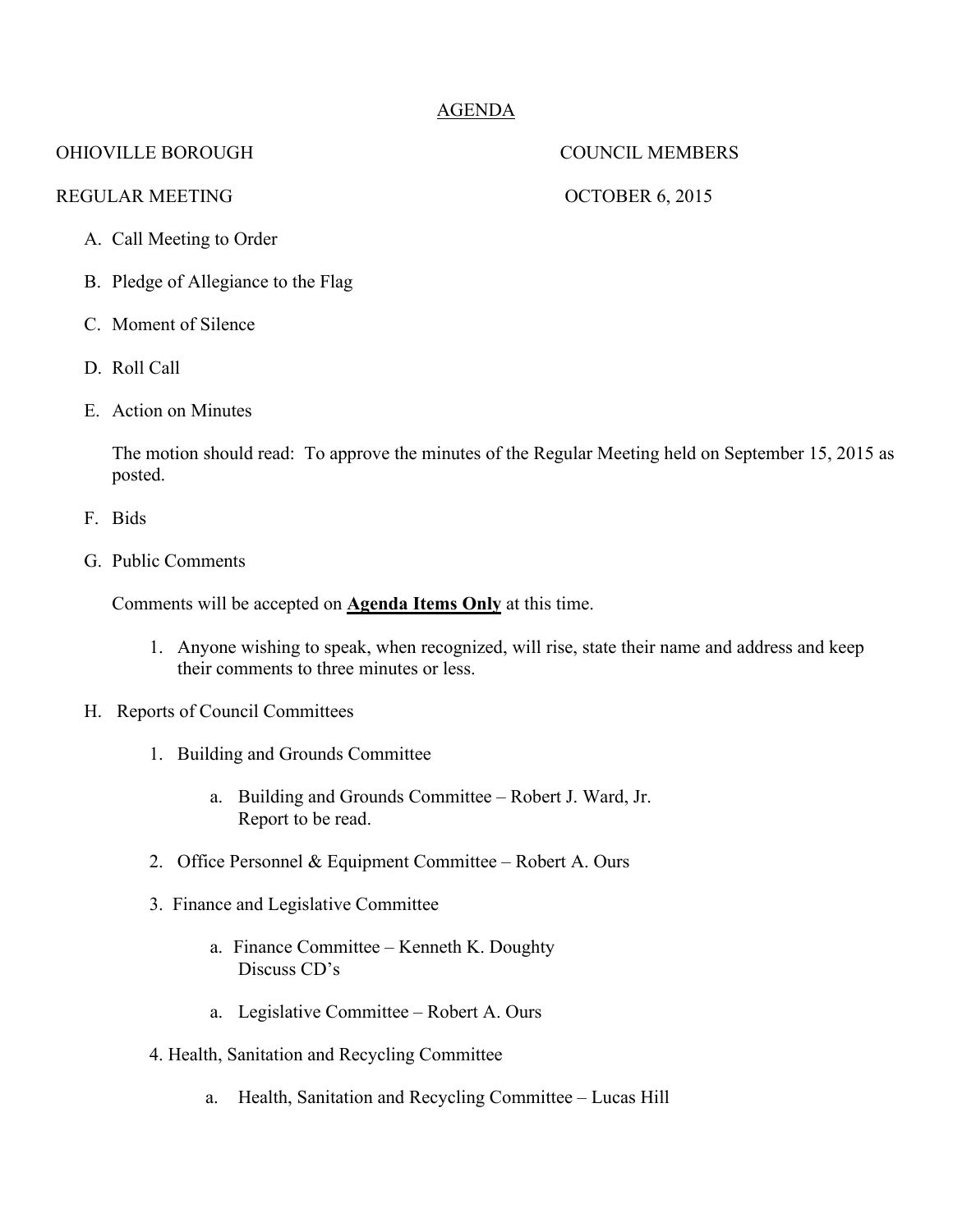### Page 2

- 5. Public Safety Committee
	- a. Fire Committee –Richard E. Jackson
	- b. Police Committee Robert A. Ours Discuss letter from Chief Smilek regarding policy and procedures.
- 6. Recreation Committee
	- a. Recreation Committee Denise A. Cox –
- 7. Road Committee
	- a. Road Committee Robert J. Ward, Jr. Report to be read.
- 8. Public Utilities Committee
	- a. Public Utilities Committee –Denise A. Cox

### I. Reports of Officers

- 1. Mayor's Report No Report
- 2. Secretary No Report
- 3. Treasurer No Report
- 4. Planning Commission- No Report
- 5. Emergency Coordinator Eugene Nagy No Report
- 6. Borough Solicitor Paul A. Steff